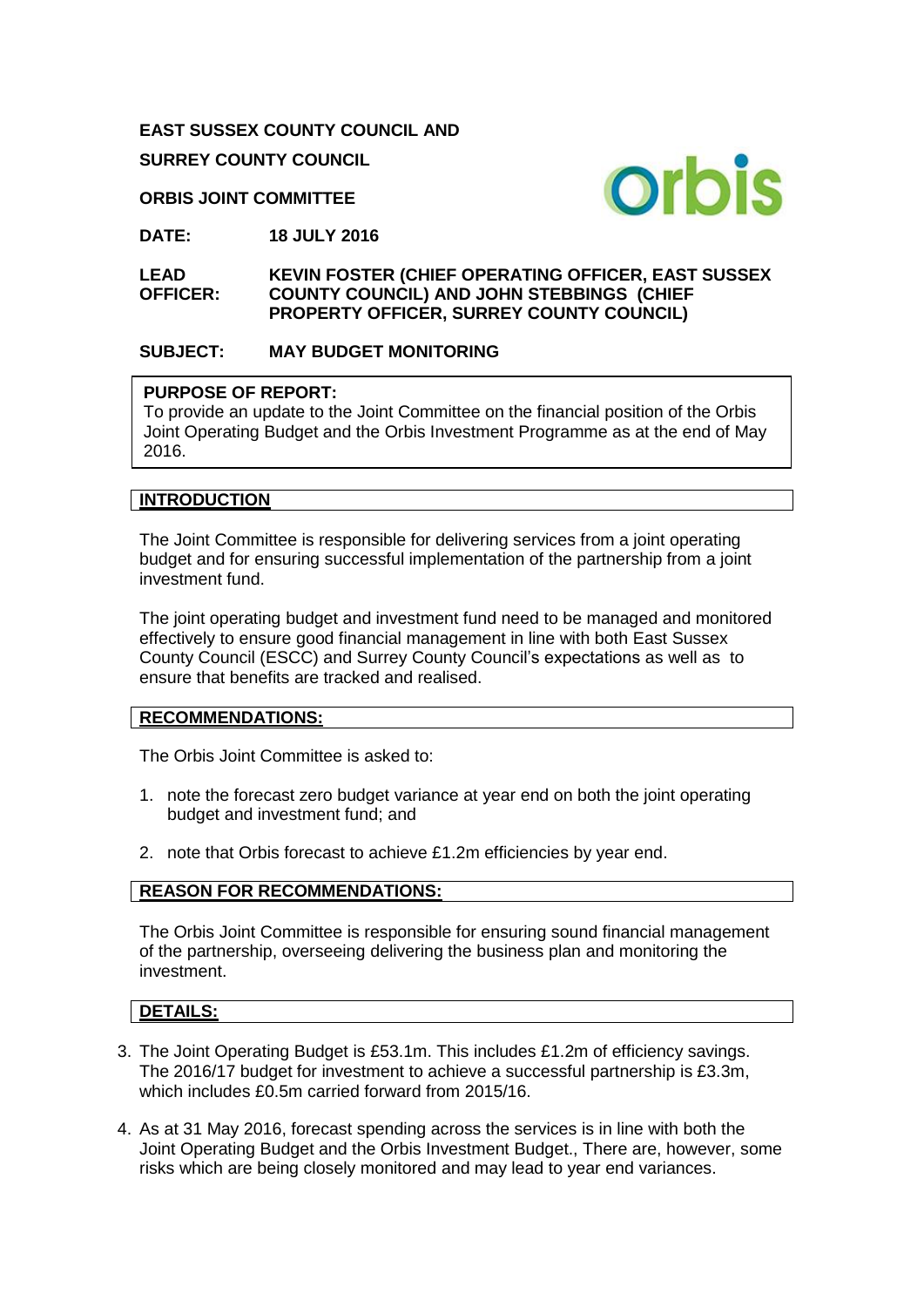# **Orbis Joint Operating Budget**

- 5. Services are planning to spend to their budgets this year but there are some risks to achieving this.
- 6. In addition to the savings to be delivered this year, Orbis is expected to deliver further savings of £3.1m in 2017/18 as part of the Business Plan. Since the major budget is staffing, services in the partnership are planning restructures and may deliver some of the savings this year as these changes take place and vacancies are held. This may lead to an underspend in 2016/17.
- 7. The Business Operations savings are £0.6m, reorganisations have taken place to deliver these but there are still income risks and possible delayed savings from implementing the new e-invoicing system. The service is planning to surmount the income pressure by reviewing the services it offers and the costs of delivering them. The e-invoicing system has been implemented and should realise full year savings from 2017/18.

| <b>Joint Operating Budget</b> | YTD           | YTD           | YTD      | <b>Full Year</b> | <b>Full Year Full Year</b> |                          |
|-------------------------------|---------------|---------------|----------|------------------|----------------------------|--------------------------|
|                               | <b>Budget</b> | <b>Actual</b> | Variance | <b>Budget</b>    |                            | <b>Forecast Variance</b> |
|                               | £000s         | £000s         | £000s    | £000s            | £000s                      | £000s                    |
| <b>Business Operations</b>    | 855           | 629           | $-226$   | 5,130            | 5,130                      | 0                        |
| Finance                       | 1,571         | 1,745         | 174      | 9,426            | 9,426                      | 0                        |
| Human Resources               | 853           | 429           | $-424$   | 5,120            | 5,120                      | 0                        |
| Information & Technology      | 2,884         | 2,768         | $-115$   | 17,303           | 17,303                     | 0                        |
| Management                    | 393           | 136           | $-257$   | 2,359            | 2,359                      | 0                        |
| <b>Procurement</b>            | 583           | 549           | $-34$    | 3,496            | 3,496                      | 0                        |
| Property                      | 1,712         | 1,585         | $-127$   | 10,272           | 10,272                     | 0                        |
| <b>Orbis Net Expenditure</b>  | 8,851         | 7,842         | $-1,009$ | 53,105           | 53,105                     | 0                        |

### Table 1: 2016/17 Joint Operating Budget

| <b>Subjective Analysis</b>               | YTD<br><b>Budget</b><br>£000s | <b>YTD</b><br>Actual<br>£000s | YTD<br>Variance<br>£000s | <b>Full Year</b><br><b>Budget</b><br>£000s | <b>Full Year Full Year</b><br><b>Forecast Variance</b><br>£000s | £000s    |
|------------------------------------------|-------------------------------|-------------------------------|--------------------------|--------------------------------------------|-----------------------------------------------------------------|----------|
| Income                                   | $-1.704$                      | $-2,519$                      | $-816$                   | $-10,222$                                  | $-10,222$                                                       | 0        |
| Staffing                                 | 9,416<br>1,138                | 8,885                         | $-531$<br>337            | 56,497                                     | 56,497                                                          | 0        |
| Non-staffing<br><b>Total Expenditure</b> | 10,555                        | 1,475<br>10,361               | $-194$                   | 6,830<br>63,327                            | 6,830<br>63,327                                                 | 0<br>0   |
| <b>Orbis Net Expenditure</b>             | 8,851                         | 7,842                         | $-1,009$                 | 53,105                                     | 53,105                                                          | $\bf{0}$ |

| <b>Revenue Contribution</b>        | YTD<br><b>Budget</b><br>£000s | YTD<br><b>Actual</b><br>£000s | YTD<br>Variance<br>£000s | <b>Full Year</b><br><b>Budget</b><br>£000s | <b>Full Year Full Year</b><br>£000s | <b>Forecast Variance</b><br>£000s |
|------------------------------------|-------------------------------|-------------------------------|--------------------------|--------------------------------------------|-------------------------------------|-----------------------------------|
| <b>IESCC Contribution to Orbis</b> | 2.653                         | 2.350                         | $-302$                   | 15.916                                     | 15.916                              | 01                                |
| <b>ISCC Contribution to Orbis</b>  | 6,198                         | 5.491                         | -707                     | 37.189                                     | 37.189                              | 01                                |
|                                    | 8.851                         | 5.491                         | -707                     | 37,189                                     | 37.189                              | 01                                |

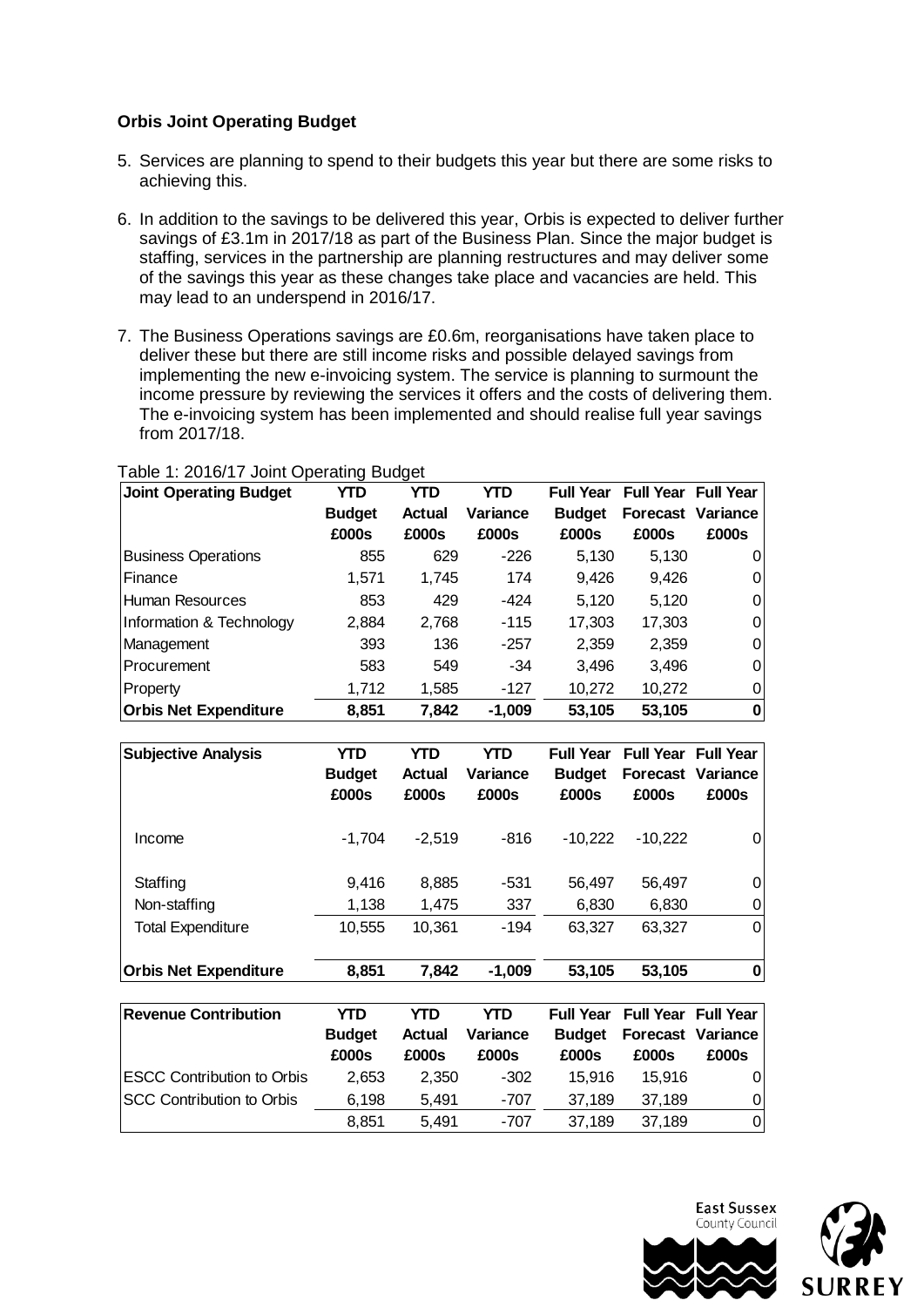# **Efficiencies**

8. The Joint Operating budget includes challenging efficiency savings and increased income targets of £1.2m. Services plan to achieve all of these savings. However there are some risks to deliver some of the Business Operations Savings where the target is highest. The other services may be able to deliver some 2017/18 savings early to offset these timing pressures in Business Operations.

Business Operations has reorganised to achieve most of its savings, but there are some risks to delivering its income targets and implementing a new einvoicing system. The service has reduced the risk since the start of the year estimate and is working to achieve these full year saving in 2017/18.

|                                   | <b>Plan</b> | Plan         | <b>Forecast Forecast</b> |              |  |  |  |
|-----------------------------------|-------------|--------------|--------------------------|--------------|--|--|--|
| <b>Efficiency Saving</b>          | 2016/17     | <b>RAG</b>   | 2016/17                  | <b>RAG</b>   |  |  |  |
|                                   | £000        |              | £000                     |              |  |  |  |
| <b>Business Operations</b>        |             |              |                          |              |  |  |  |
| staffing                          | $-310$      | G            | $-310$                   | G            |  |  |  |
| e-invoicing                       | 0           |              | -41                      | G            |  |  |  |
| income                            | $-100$      | G            | $-100$                   | G            |  |  |  |
| <b>Business Operations</b>        |             |              |                          |              |  |  |  |
| e-invoicing                       | -91         | $\mathsf{A}$ | $-50$                    | $\mathsf{A}$ |  |  |  |
| income & staffing                 | -80         | A            | -80                      | $\mathsf{A}$ |  |  |  |
| Finance (staffing)                | $-265$      | G            | $-265$                   | G            |  |  |  |
| Human Resources (staffing)        | $-160$      | G            | $-160$                   | G            |  |  |  |
| Information Management (staffing) | -85         | G            | -85                      | G            |  |  |  |
| Management                        | 0           | G            | 0                        | G            |  |  |  |
| Procurement (staffing)            | -40         | G            | -40                      | G            |  |  |  |
| Property (staffing)               | -96         | G            | -96                      | G            |  |  |  |
|                                   | -1,227      |              | $-1,227$                 |              |  |  |  |

#### Table 2: 2016/17 Efficiencies

### **Orbis Investment**

- 9. The estimated amount of investment required to ensure the success of the partnership and deliver the efficiency savings is £7.6m, over five years from 2014/15. The partnership is responsible for ensuring this is effectively managed and as a result this will continually be monitored and reported to the Orbis Leadership Team monthly and the Joint Committee quarterly.
- 10. The amount earmarked in both authorities' 2016/17 budgets for Orbis Investment totals £3.3m. Of this, the councils have given their approval to spend £0.75m. This is primarily for the Orbis Programme Team and redundancies. It is currently estimated that the remaining funding of £2.6m will be required and spent, subject to the appropriate approval.

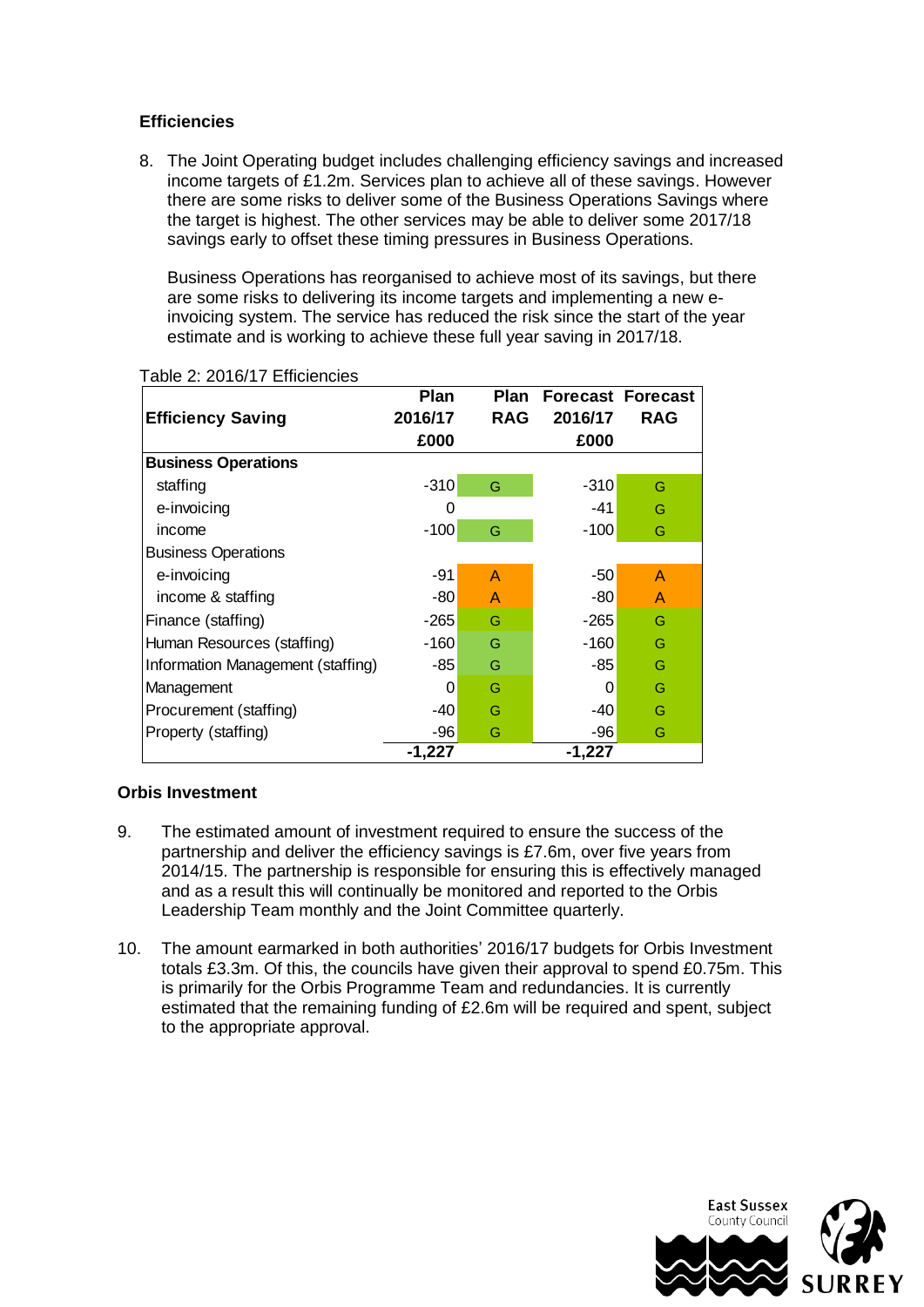#### Table 3: 2016/17 Orbis Investment

| <b>Orbis Investment</b>               | Plan  | <b>YTD Actual Estimate</b> |       | FY Var      |
|---------------------------------------|-------|----------------------------|-------|-------------|
|                                       | £000  | £000                       | £000  | £000        |
|                                       |       |                            |       |             |
| <b>Programme Level</b>                |       |                            |       |             |
| Programme Manager                     | 78    | $12 \overline{ }$          | 78    | 0           |
| Programme Co-ordinator                | 40    | $\Omega$                   | 40    | 0           |
| <b>Business Analyst</b>               | 40    | 0                          | 40    | $\mathbf 0$ |
|                                       | 158   | 12                         | 158   | $\bf{0}$    |
| <b>Driver Programmes</b>              |       |                            |       |             |
| Service Design Procurement            | 32    | 0                          | 32    | 0           |
|                                       | 32    | $\Omega$                   | 32    | $\mathbf 0$ |
| <b>Enabling Programme Support</b>     |       |                            |       |             |
| People & change Programme Director    | 107   | 20                         | 107   | 0           |
| Organisational Design Manager         | 54    | 10                         | 54    | 0           |
| Senior Engagement Officer             | 48    | 7                          | 48    | $\mathbf 0$ |
| Internal IT Support                   | 31    | $\Omega$                   | 31    | $\mathbf 0$ |
| Other non-Staffing                    | 0     | 5                          | 0     | $\mathbf 0$ |
|                                       | 240   | 42                         | 240   | $\mathbf 0$ |
| <b>Total Programme Expenditure</b>    | 430   | 54                         | 430   | $\bf{0}$    |
| Joint Bandwidth & Synchronise email   | 67    | $\Omega$                   | 67    | $\bf{0}$    |
| Redundancy                            | 256   | 18                         | 256   | $\bf{0}$    |
| <b>Total Approved Expenditure</b>     | 753   | 71                         | 753   | $\bf{0}$    |
| Earmarked but not approved to proceed |       |                            |       |             |
| <b>Core IT</b>                        | 1,005 | 0                          | 1,005 | 0           |
| <b>Business Services IT</b>           | 1,098 | 0                          | 1,098 | $\bf{0}$    |
| <b>External Advice</b>                | 250   | 0                          | 250   | $\bf{0}$    |
| <b>Contingency</b>                    | 217   | 0                          | 217   | $\bf{0}$    |
|                                       | 2,569 | $\mathbf 0$                | 2,569 | $\mathbf 0$ |
| <b>Total Orbis Investment</b>         | 3,322 | 71                         | 3,322 | $\bf{0}$    |

## **WHAT HAPPENS NEXT:**

- 11. The Orbis Leadership Team will review the position each month and report this to the Joint Committee. It will brief both members in the months that the committee does not have a meeting.
- 12. The quarter 1 position will be reported to each member by the end of July. The Joint Committee will review the period 4 position on 21 October 2016.

#### **Contact Officers:**

Adrian Stockbridge, Orbis Programme Manager

## **Consulted:**

Kevin Foster – Chief Operating Officer John Stebbings – Chief Property Officer Tom Alty – Finance Manager Louise Lawson – Senior Principal Accountant